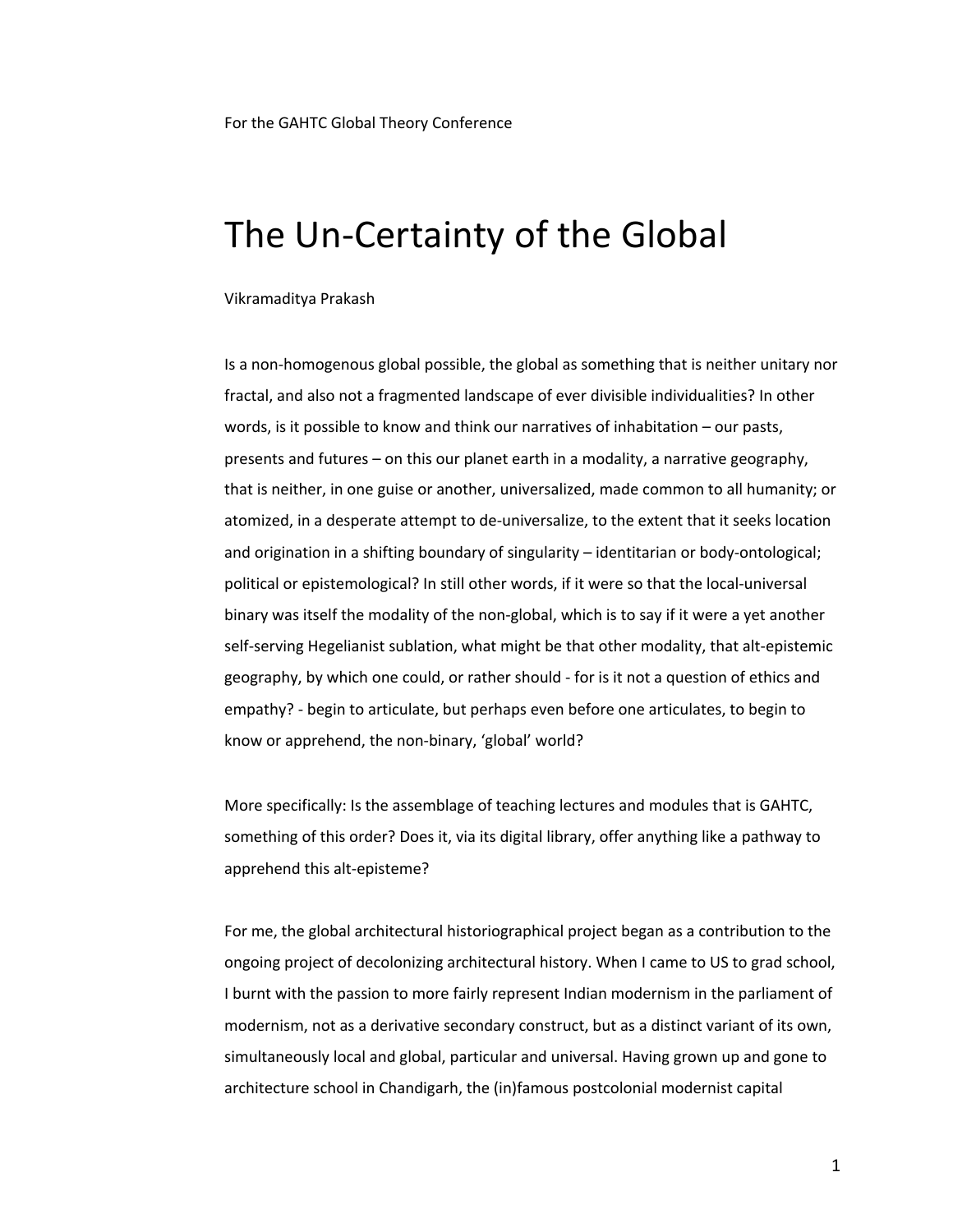authored conjointly by the Le Corbusier-Jawaharlal Nehru combine, I smarted at modern architecture's claimed identity as being "western" in origin. Chandigarh, for me, was a project of the Nehruvian nation-state that staged, as in 'used', the Le Corbusian idiom to further its own narrative, and not vice versa. $1$  Establishing modern architecture as a global movement, with its own semi-autonomous origination in postcolonial India was one of my early goals, echoing and amplifying the ideological positions of the Indian mainstream nationalists who critiqued the Euro-colonial project, and its claims to be the path of progress, on the ethics of its constitutive contradictions – universal/European; natural/civilizational; self-evident/needing education.<sup>2</sup>

This was my colonial framing of the postcolonial problem – seeking admittance into modernity as an equal member, with adequate reparation for the inequities of colonial exploitation.<sup>3</sup> There is a certain 'chafing' – a binding desire that is also an enslavement that characterizes those of us who claim to speak from the margins – from the postcolonies, as from the alt-genders and sexual identities, the people of colors, those from the global south, the transients, the travelers, the gypsies, the criminals, the ill, the unspecified… - that powers the insatiable urge to be heard, to be represented in the theatres of power. Irresistible; it is however an ambivalent urge, a classic double-bind, for it seeks simultaneously to be present in the dark centers of power and stand outside of it distinct and different, only to find that difference is constituted as difference from the center and as such yet again inescapably beholden to it.

So, if the postcolonial dilemma was to try and escape from this double-bind, its objectives seemed doubly hapless in contrast to the self-determined West that seemed

 $1$  Thus the main title of my first academic book announced it project as being "Chandigarh's Le Corbusier" rather than the other way around. See Prakash, V. (2002). *Chandigarh's Le Corbusier : The struggle for modernity in postcolonial India (Studies in modernity and national identity)*. Seattle: University of Washington Press.

 $2$  On this question see Dipesh Chakrabarty's foundational work, in particular the idea of the "waiting room of history" in Chakrabarty, Dipesh. (2007). *Provincializing Europe (Princeton studies in culture/power/history).* Princeton: Princeton University Press.

 $3$  Though not an important part of my self-consciousness as a graduate student, I am adding this idea of reparations into this present narrative in response to the writings of high-Nehruvian scholar's such Shashi Tharoor. See in particular his book Tharoor, Shashi. (2018). *Inglorious Empire.* Brunswick, Victoria: Scribe Publications.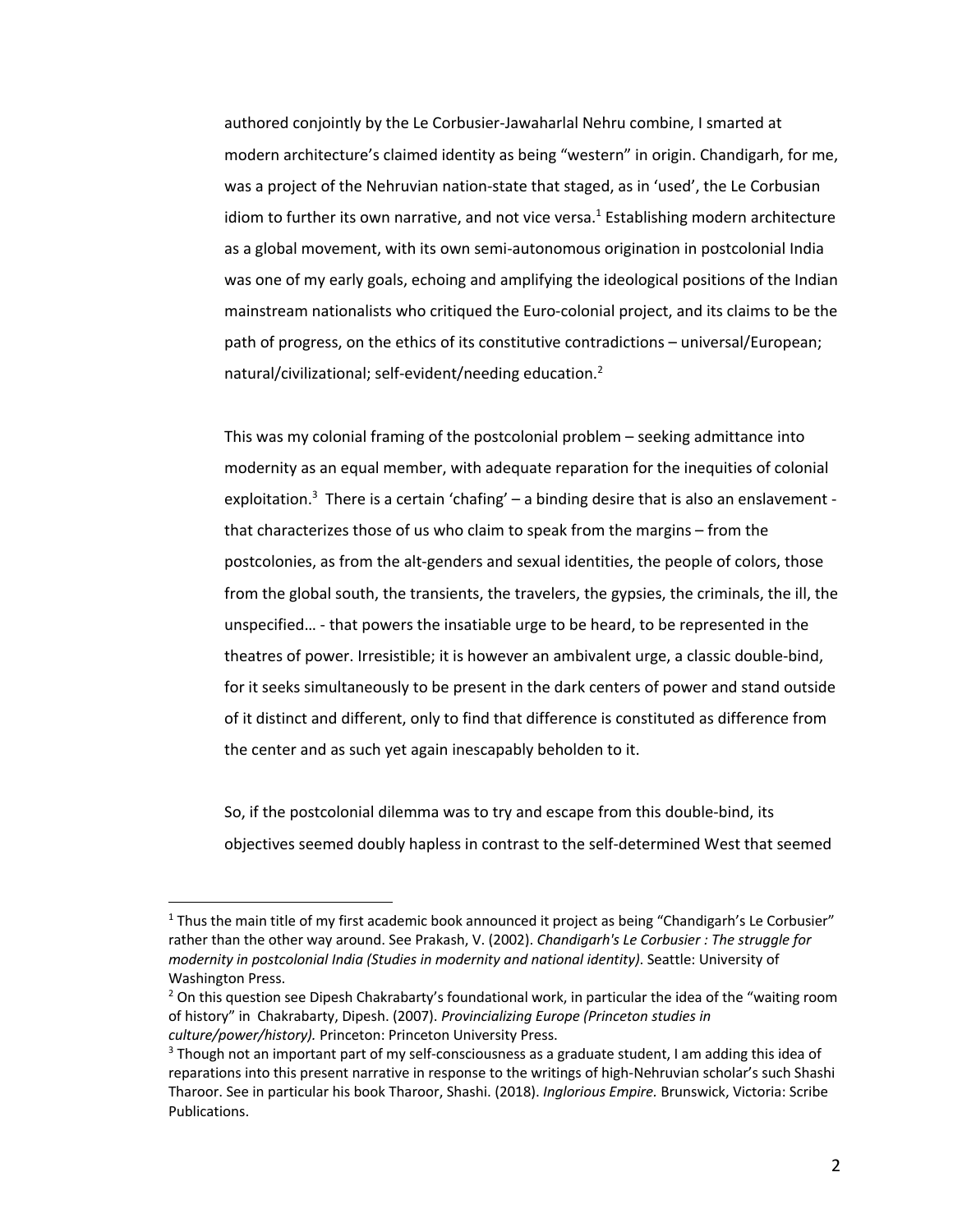self-assured. The West, so we thought, knew itself and its histories, even if via negation. In particular, the West's claim to modernism, as *its* legacy and gift to the rest of the world, felt particularly othering to us, precisely because we fought to claim some slice of it as our own. That is how they taught it to us, even in the best history of modernism courses in graduate school, and in the course books. None of the finest postmodern polemics on Le Corbusier, ever constituted it as anything other than the well bounded if contested legacy of the West.

This postcolonialist double-bind was unsettled for me by the radical claim emanating out of postcolonial theories of the late 1980s that that it is not just the postcolonies, but the whole world that is postcolonial. With its beginnings in Edward Said's *Orientalism*, the idea that the West as such, was also fictionally constituted via an othering relationship to an equivalently fictionalized 'Orient' was a small crack in the foundation of the West, that quickly yawned into a chasm.4 That modernism, that the West, that the foundations of reason, science and rationality were in themselves not selfsustaining, that inherent within them were contradictions that made them irreconcilable rather than absolute, and that this West thus knows itself as only in differentiation to the its other-ed non-west – all these were, for my generation, revelations that opened the door into the possibility of another conceptualization of the world, that offered to liberate not only those of us from the postcolonies from the struggles of the double-bind but also the hapless apologists of the West who were otherwise doomed to hold up the fortress of Eurocentrism on foundations embedded in quicksand.

In other words, the project of undoing Eurocentrism is not the task of better global selfrepresentation, nor is that of just giving voice to the unrepresented in the parliament of voices; rather it is the task of reinventing that parliament and requires the labors and voices of the whole (post)colonial world. This is the sense in which GAHTC is first and

<sup>4</sup> Said's *Orientalism* needs no introduction, but I would here underscore the importance of his later book Said, Edward W. (2012). *Culture and Imperialism.* New York: Knopf Doubleday Publishing Group. See also my conversation with Nasser Rabat on this question in my ArchitectureTalk podcast V. Prakash "71. AITC: Politics and Pandemics with Nasser Rabbat" https://www.architecturetalk.org/home/71rabbat, accessed June 21, 2021.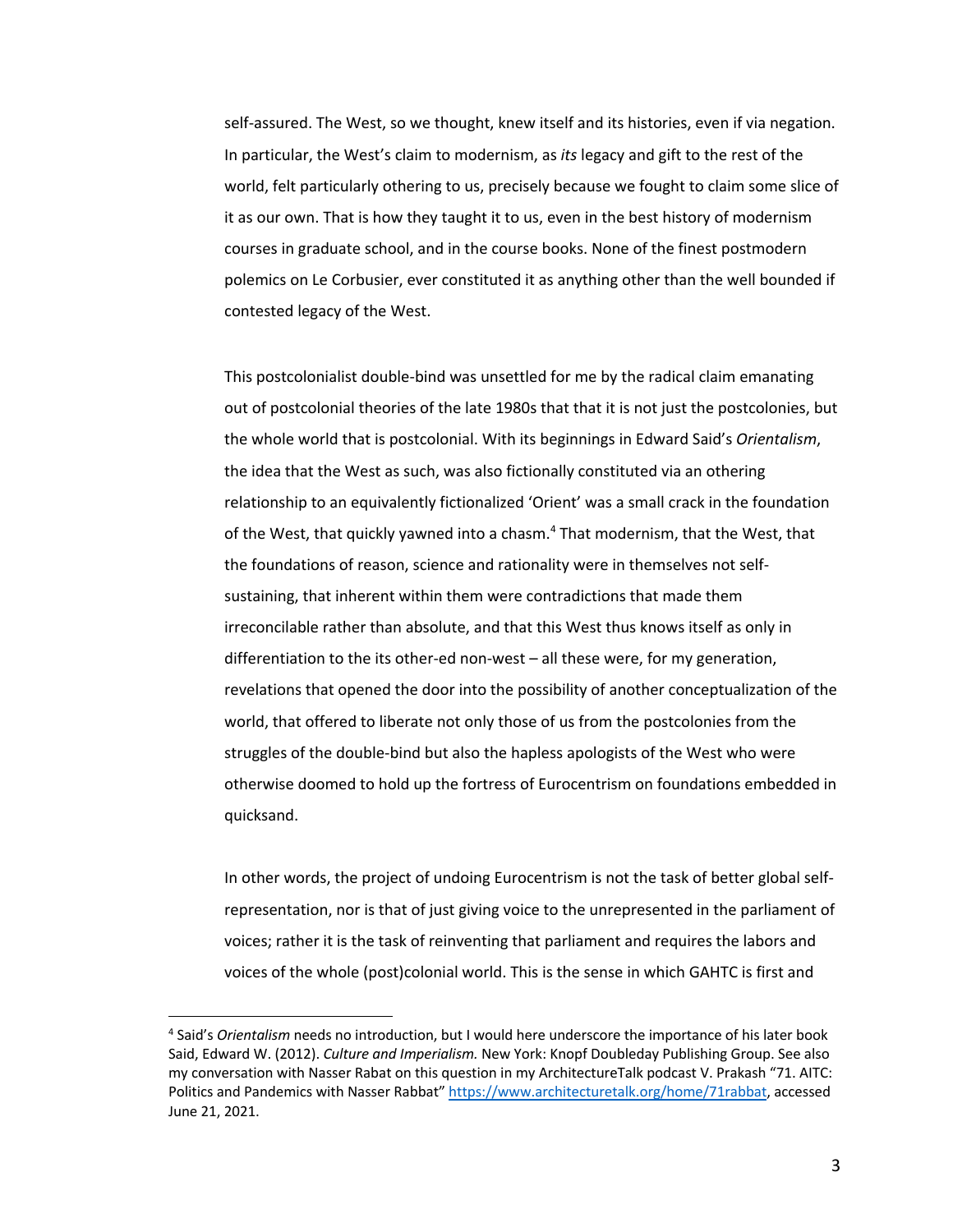foremost a post-postcolonial project, in that it is not constituted as voicing of the socalled non-West, but as the reimagining of the architectural history of the whole world, the entire survey.

This task, however, was and remains hard-work, for the hegemonic construction of the world, and its architectural narratives, is not easily undone, or stepped outside of. Let us name this project, provisionally for we are architects, but not just because, the project of the global as the effort to de-link history from the 'city', from civilized forms of knowledge, or the knowledge of 'civi-lizations'; from, in particular, civitas.

This is not easily done because civitas, precisely, in the magnanimity of its inclusions, subsumes alterities into its civilizing embraces. Hegemony after all is not just instituted ideology, it is also internalized self-construction. Early in our work we found that the greatest resistance to preparing the materials for GAHTC came from the projected fear of the unfamiliar, the othered. Individual faculty were always happy to contribute material that was in their area of specialization, or material that they had long taught – Wester or non-Western - but were generally very reluctant to prepare and submit lectures on topics that were outside their expertise. This is how institutionalization functions – via the fear of castigation, dissuading 'experts' from travelling far from their stated 'expertise'.

So, the agency that we pushed hard, and not always successfully, in GAHTC was to embrace unfamiliarity, to walk boldly into incomprehension. We fielded the contention that it is precisely when we encounter materials and contentions that are incomprehensible, that do not immediately fit into our internalized 'expertise', that we should become alert to the possibility that a door to an engagement with our 'others' may be available. This was a difficult sell. Most faculty preferred to submit materials that they felt self-assured about. Many, however, took on the challenge and ventured beyond their comfort zones.

We encounter this problem of 'expertise' not only from established scholars of the normatized 'West', but also from the protective custodians of the 'rest'. Not only did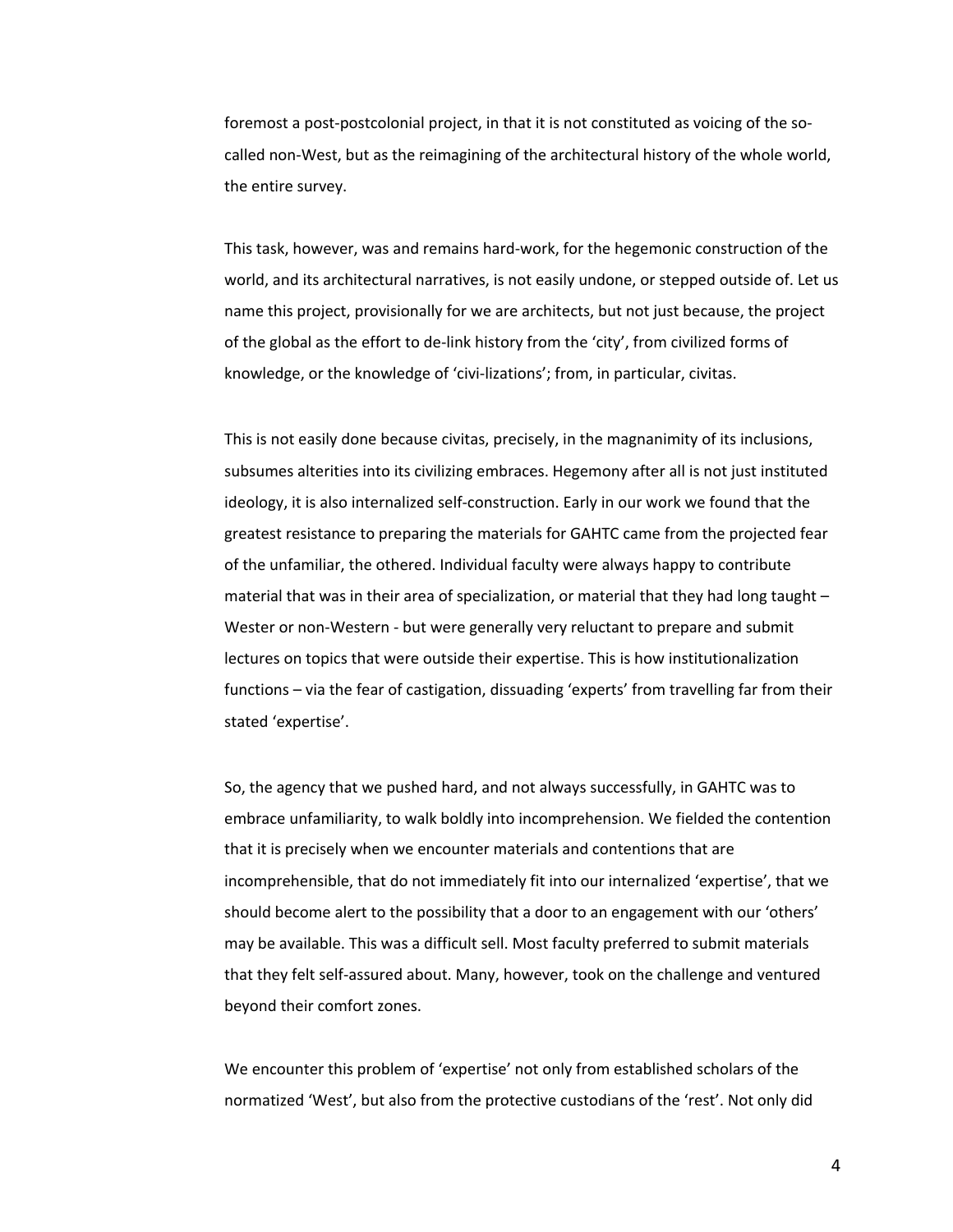scholars of the, say, non-West tend to be insistent on othered distinctness of their topics as critical to their self-identity, they also generally insisted that the right to representation be adjudicated via clearly established affiliation – such as birth, gender, race, publication record, etc – which is to say 'expertise' in another register. This was an entitlement that was more difficult to challenge and deny. And to a certain extent, this right to claim marginality - however 'impossible' the claim – was one that we generally acceded to. Our accession, at least as far as I was concerned, was provisional, valid only until unnecessary.

Ultimately, the GAHTC does have many fine contributions from many a teaching faculty producing and presenting material that is outside their realm of expertise. These are tentative engagements with their 'others', and as such, they are sites of vulnerability. One of the great advantages of the classroom, as selected by the GAHTC as its site of engagement, is that the lecture is not a summarized presentation of the authoritative discourse. Rather, given its circumscribed 'oral' character, it is a site where tentative, and approximate knowledges can be tried and essayed – brushed out in broad strokes in the interests of opening up eyes and minds, more than transferring a canon. The greatest strength of the GAHTC is that we see the survey as not the matter of introducing and examining competence of a larger 'truth', but the more emotional and cathectic process of changing hearts and minds and redirecting the affirmative gaze of the student.

This does not of course mean that the aspiration for the stability of "authentic" knowledge disappears.

The thing about provisionality, or the *essai*, is that its provisionality has to be predicated on certainty, whether it is the blindness necessary to make a contingent claim in the moment, or the expectation that the provisionality will necessarily become certainty *in the unknown future*. The aspiration of the truth is the necessary motor that drives the engine of historiography, even when it is, and particularly when it is, collagistic and provisional. Uncertain knowledge, if it is to have value and coherence, in other words, must necessarily traffic in the economies of certainty.